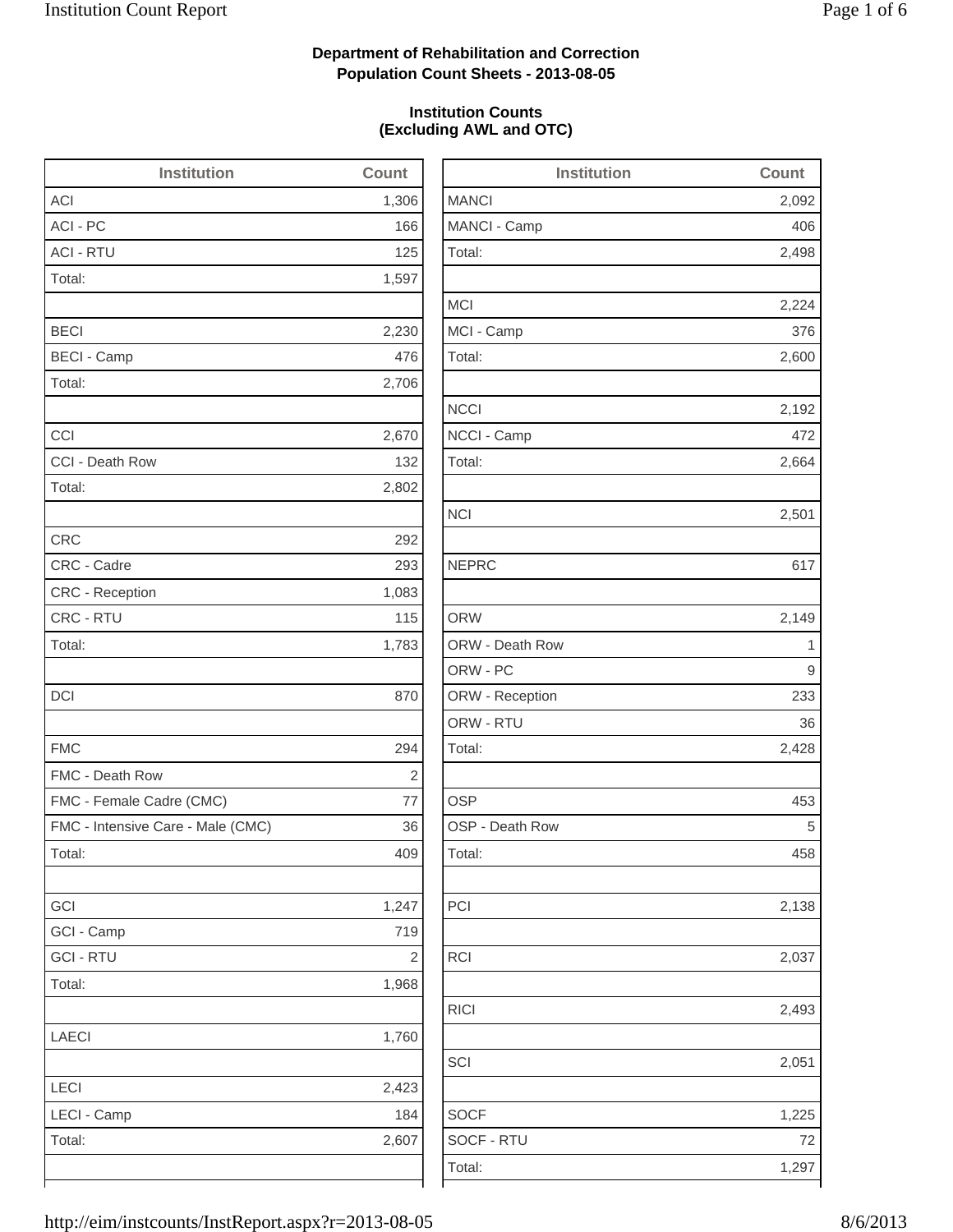### Institution Count Report Page 2 of 6

| <b>LOCI</b>              | 2,297 |
|--------------------------|-------|
|                          |       |
| <b>LORCI</b>             | 104   |
| <b>LORCI - Cadre</b>     | 236   |
| <b>LORCI - Reception</b> | 1,078 |
| Total:                   | 1,418 |
|                          |       |
| <b>MACI</b>              | 804   |
| <b>MACI - Minimum</b>    | 1,358 |
| MACI - Youth             | 37    |
| Total:                   | 2,199 |

|                  | <b>Total Population:</b> | 50,437 |
|------------------|--------------------------|--------|
|                  |                          |        |
| Total:           |                          | 1,413  |
| <b>WCI - RTU</b> |                          | 51     |
| <b>WCI</b>       |                          | 1,362  |
|                  |                          |        |
| <b>TOCI</b>      |                          | 1,290  |
|                  |                          |        |
| Total:           |                          | 1,536  |
| TCI - Camp       |                          | 430    |
| <b>TCI</b>       |                          | 1,106  |

\* The Total Population includes 38 Offenders with Reason Codes 30 & 31. \*\* The Total Population includes 24 Offenders with Reason Code 0A.

#### **Male Population by Security Level (Include AWL and Exclude OTC)**

| <b>Security Level</b>  |                   | <b>Body</b> | <b>AWL</b> | $(-OTC)$ | <b>Total</b> |
|------------------------|-------------------|-------------|------------|----------|--------------|
| Total Level 5          |                   | 123         | 2          |          | 124          |
| Total Level 4          |                   | 1,875       | 15         | 11       | 1,879        |
| Total Level 3          |                   | 11,825      | 142        | 96       | 11,871       |
| Total Level 2          |                   | 17,396      | 237        | 154      | 17,479       |
| Total Level 1          |                   | 15,009      | 200        | 101      | 15,108       |
| <b>Total Death Row</b> |                   | 141         |            |          | 141          |
|                        | <b>Total Male</b> | 46,369      | 597        | 364      | 46,602       |

#### **Female Population by Institution (Include AWL and Exclude OTC)**

| $(110100C)$ and the column $(010)$ |                          |             |                |             |              |
|------------------------------------|--------------------------|-------------|----------------|-------------|--------------|
| <b>Institution</b>                 |                          | <b>Body</b> | <b>AWL</b>     | $(-OTC)$    | <b>Total</b> |
| <b>DCI</b>                         |                          | 870         | 15             | 10          | 875          |
| <b>FMC</b>                         |                          | 6           | 4              | 0           | 10           |
| FMC - Female Cadre (CMC)           |                          | 77          | $\overline{2}$ | $\mathbf 0$ | 79           |
| <b>NEPRC</b>                       |                          | 617         | 13             | 6           | 624          |
| <b>ORW</b>                         |                          | 2,149       | 50             | 28          | 2,171        |
| <b>ORW - Death Row</b>             |                          | 1           | 0              | 0           |              |
| ORW - PC                           |                          | 9           | 0              | 0           | 9            |
| ORW - Reception                    |                          | 233         | 1              | 0           | 234          |
| ORW - RTU                          |                          | 36          | 0              | 0           | 36           |
|                                    | <b>Total Female</b>      | 3,998       | 85             | 44          | 4,039        |
|                                    | <b>Total Population:</b> | 50,367      | 682            | 408         | 50,641       |

#### **Male Population by Institution: Security Level 5 (Include AWL and Exclude OTC)**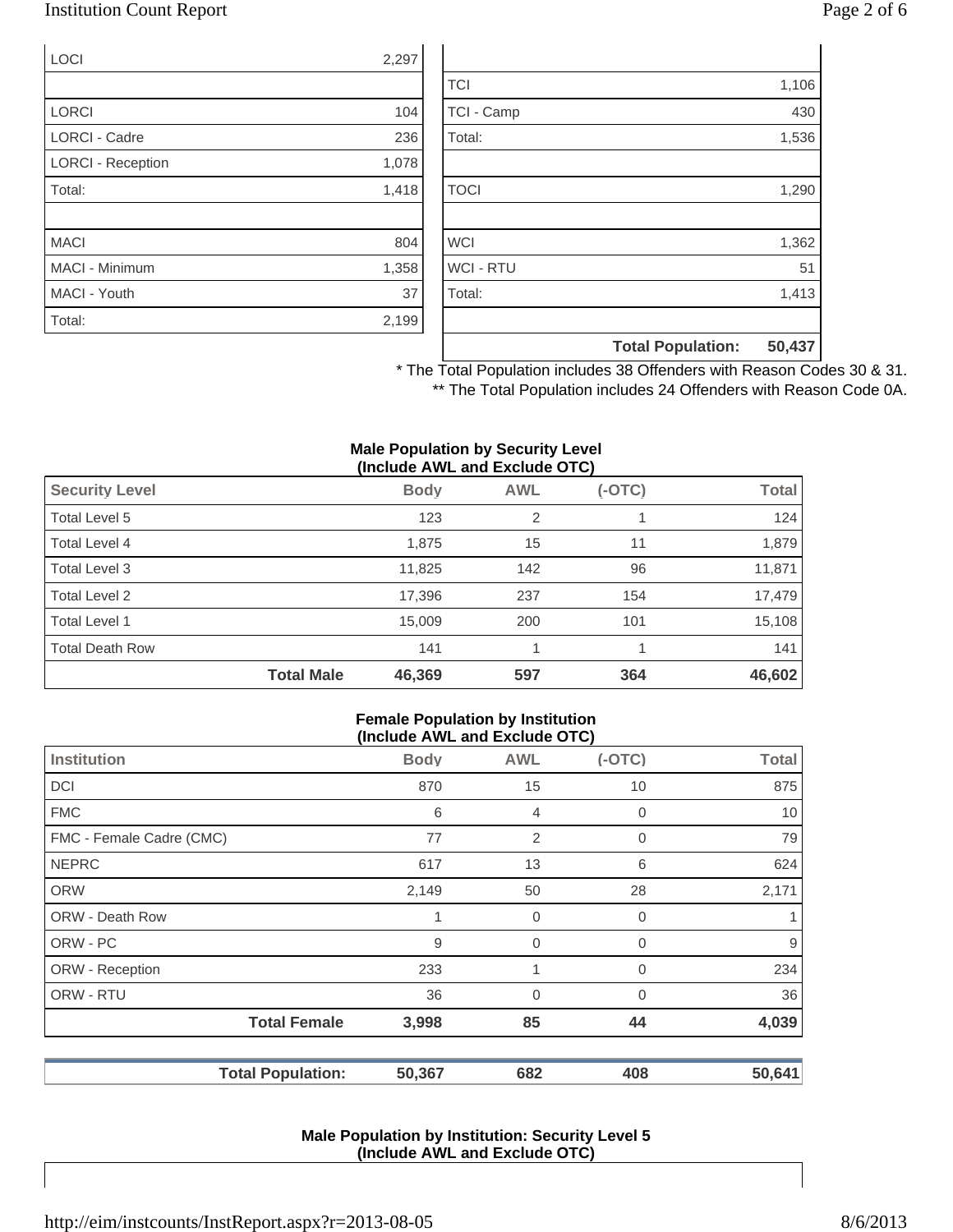# Institution Count Report Page 3 of 6

| <b>Institution</b>       | <b>Body</b> | <b>AWL</b> | $(-OTC)$ | <b>Total</b> |
|--------------------------|-------------|------------|----------|--------------|
| <b>LORCI - Reception</b> |             |            |          |              |
| <b>MANCI</b>             | ⌒           |            |          |              |
| <b>OSP</b>               | 118         |            |          | 118          |
| <b>RCI</b>               |             |            |          |              |
| <b>SOCF</b>              |             |            |          |              |
| <b>Total Level 5</b>     | 123         |            |          | 124          |

#### **Male Population by Institution: Security Level 4 (Include AWL and Exclude OTC)**

| <b>Institution</b>       |                      | <b>Body</b>    | <b>AWL</b>       | $(-OTC)$     | <b>Total</b>   |
|--------------------------|----------------------|----------------|------------------|--------------|----------------|
| ACI - PC                 |                      | 8              | $\mathbf 0$      | $\mathbf 0$  | $\,8\,$        |
| CRC                      |                      | $\overline{2}$ | $\mathbf 0$      | $\mathbf 0$  | $\overline{2}$ |
| CRC - Reception          |                      | 1              | $\mathbf 0$      | $\mathbf 0$  | 1              |
| CRC - RTU                |                      | 1              | $\mbox{O}$       | $\mathbf 0$  | 1              |
| ${\sf FMC}$              |                      | $\overline{2}$ | $\mathbf 0$      | $\mathbf 0$  | $\sqrt{2}$     |
| LAECI                    |                      | 1              | $\mathbf 0$      | $\mathbf 0$  | $\mathbf{1}$   |
| LECI                     |                      | 27             | $\mbox{O}$       | $\,0\,$      | 27             |
| LORCI                    |                      | $\,$ 6 $\,$    | $\overline{2}$   | 1            | $\overline{7}$ |
| LORCI - Cadre            |                      | $\mathbf{1}$   | $\mathbf 0$      | $\mathbf 0$  | $\mathbf{1}$   |
| <b>LORCI - Reception</b> |                      | $\mathbf{1}$   | $\boldsymbol{0}$ | $\mathbf 0$  | 1              |
| <b>MANCI</b>             |                      | 48             | 1                | 1            | 48             |
| MCI                      |                      | $\,$ 3 $\,$    | $\mathbf 0$      | $\mathbf 0$  | $\,3$          |
| <b>NCCI</b>              |                      | 1              | $\boldsymbol{0}$ | $\mathbf 0$  | 1              |
| OSP                      |                      | 328            | $\overline{2}$   | 1            | 329            |
| <b>RCI</b>               |                      | 10             | $\mathbf 0$      | $\mathbf 0$  | 10             |
| SOCF                     |                      | 1,128          | $\overline{7}$   | $\,$ 5 $\,$  | 1,130          |
| SOCF - RTU               |                      | 67             | $\mbox{O}$       | $\,0\,$      | 67             |
| <b>TCI</b>               |                      | $\,$ 3 $\,$    | $\boldsymbol{0}$ | $\mathbf 0$  | $\sqrt{3}$     |
| <b>TOCI</b>              |                      | 231            | $\overline{2}$   | 2            | 231            |
| WCI                      |                      | 6              | $\mathbf 1$      | $\mathbf{1}$ | $\,6$          |
|                          | <b>Total Level 4</b> | 1,875          | 15               | 11           | 1,879          |

### **Male Population by Institution: Security Level 3 (Include AWL and Exclude OTC)**

| .                |             |            |          |              |  |
|------------------|-------------|------------|----------|--------------|--|
| Institution      | <b>Body</b> | <b>AWL</b> | $(-OTC)$ | <b>Total</b> |  |
| ACI              | 26          |            |          | 26           |  |
| ACI - PC         | 82          |            |          | 82           |  |
| <b>ACI - RTU</b> | 2           | 0          | $\Omega$ |              |  |
| <b>BECI</b>      | 17          |            | $\Omega$ | 17           |  |
| CCI              | 13          |            |          | 13           |  |
| CRC              | 99          | 11         | 9        | 101          |  |
| CRC - Cadre      | 236         |            | 0        | 236          |  |
|                  |             |            |          |              |  |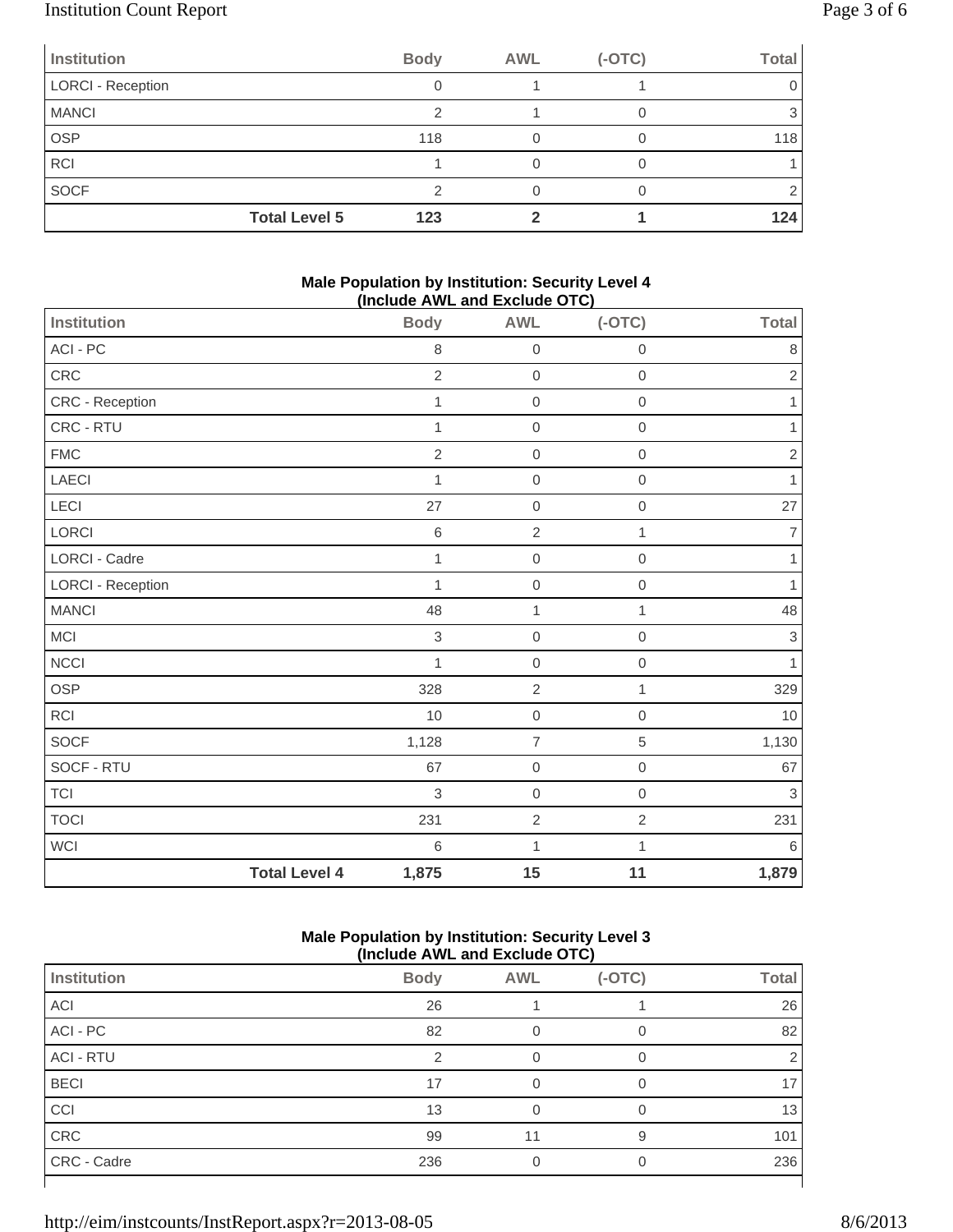# Institution Count Report Page 4 of 6

| CRC - Reception                   |                      | 701            | 15                        | 12                  | 704            |
|-----------------------------------|----------------------|----------------|---------------------------|---------------------|----------------|
| CRC - RTU                         |                      | 96             | $\boldsymbol{0}$          | $\mathbf 0$         | 96             |
| <b>FMC</b>                        |                      | 12             | $\mathbf 0$               | $\mbox{O}$          | 12             |
| FMC - Intensive Care - Male (CMC) |                      | 5              | $\mathbf 0$               | $\mbox{O}$          | $\,$ 5 $\,$    |
| GCI                               |                      | 3              | $\mathbf 0$               | $\mathbf 0$         | $\mathfrak{S}$ |
| LAECI                             |                      | 22             | $\mathbf 0$               | $\mathbf 0$         | 22             |
| LECI                              |                      | 2,271          | 23                        | $17$                | 2,277          |
| LOCI                              |                      | 18             | $\mathbf 0$               | $\mathbf 0$         | 18             |
| LORCI                             |                      | 34             | 20                        | 17                  | 37             |
| LORCI - Cadre                     |                      | 212            | $\boldsymbol{0}$          | $\mathbf 0$         | 212            |
| <b>LORCI - Reception</b>          |                      | 474            | $\ensuremath{\mathsf{3}}$ | $\sqrt{2}$          | 475            |
| <b>MACI</b>                       |                      | 17             | $\mathbf 0$               | $\,0\,$             | 17             |
| MACI - Youth                      |                      | 13             | $\mathbf 0$               | $\mathsf{O}\xspace$ | 13             |
| <b>MANCI</b>                      |                      | 1,940          | 12                        | 10                  | 1,942          |
| MCI                               |                      | 12             | $\mathbf 0$               | $\mbox{O}$          | 12             |
| <b>NCCI</b>                       |                      | 13             | $\mathbf 0$               | $\mbox{O}$          | 13             |
| <b>NCI</b>                        |                      | 25             | 10                        | $\mbox{O}$          | 35             |
| <b>OSP</b>                        |                      | $\overline{7}$ | $\mathbf 0$               | $\mbox{O}$          | $\overline{7}$ |
| PCI                               |                      | 76             | $\mathsf 3$               | $\mathbf 0$         | 79             |
| <b>RCI</b>                        |                      | 1,956          | 21                        | 14                  | 1,963          |
| <b>RICI</b>                       |                      | 10             | $\mathbf 0$               | $\mbox{O}$          | $10$           |
| SCI                               |                      | 8              | $\mathbf 0$               | $\mbox{O}$          | 8              |
| SOCF                              |                      | 95             | $\boldsymbol{0}$          | $\mathbf 0$         | 95             |
| SOCF - RTU                        |                      | 5              | $\mbox{O}$                | $\mbox{O}$          | $\sqrt{5}$     |
| <b>TCI</b>                        |                      | 989            | $\,6\,$                   | $\,$ 3 $\,$         | 992            |
| TCI - Camp                        |                      | $\mathbf{1}$   | $\mathbf 0$               | $\mathsf{O}\xspace$ | 1              |
| <b>TOCI</b>                       |                      | 1,009          | $\sqrt{5}$                | $\overline{4}$      | 1,010          |
| WCI                               |                      | 1,275          | 12                        | $\overline{7}$      | 1,280          |
| WCI - RTU                         |                      | 51             | $\mathbf 0$               | $\mathsf{O}\xspace$ | 51             |
|                                   | <b>Total Level 3</b> | 11,825         | 142                       | 96                  | 11,871         |

#### **Male Population by Institution: Security Level 2 (Include AWL and Exclude OTC)**

| (INClUDE AVE AND EXCIUDE UT U) |             |                |                |              |  |  |
|--------------------------------|-------------|----------------|----------------|--------------|--|--|
| <b>Institution</b>             | <b>Body</b> | <b>AWL</b>     | $(-OTC)$       | <b>Total</b> |  |  |
| ACI                            | 571         | 6              | 2              | 575          |  |  |
| ACI - PC                       | 53          | $\overline{0}$ | 0              | 53           |  |  |
| <b>ACI - RTU</b>               | 82          | $\overline{2}$ |                | 83           |  |  |
| <b>BECI</b>                    | 1,535       | 19             | 12             | 1,542        |  |  |
| CCI                            | 1,866       | 20             | 18             | 1,868        |  |  |
| CRC                            | 83          | $\overline{2}$ | 2              | 83           |  |  |
| CRC - Cadre                    | 49          | $\Omega$       | $\Omega$       | 49           |  |  |
| <b>CRC</b> - Reception         | 234         | 8              | 7              | 235          |  |  |
| CRC - RTU                      | 14          | 0              | $\overline{0}$ | 14           |  |  |
|                                |             |                |                |              |  |  |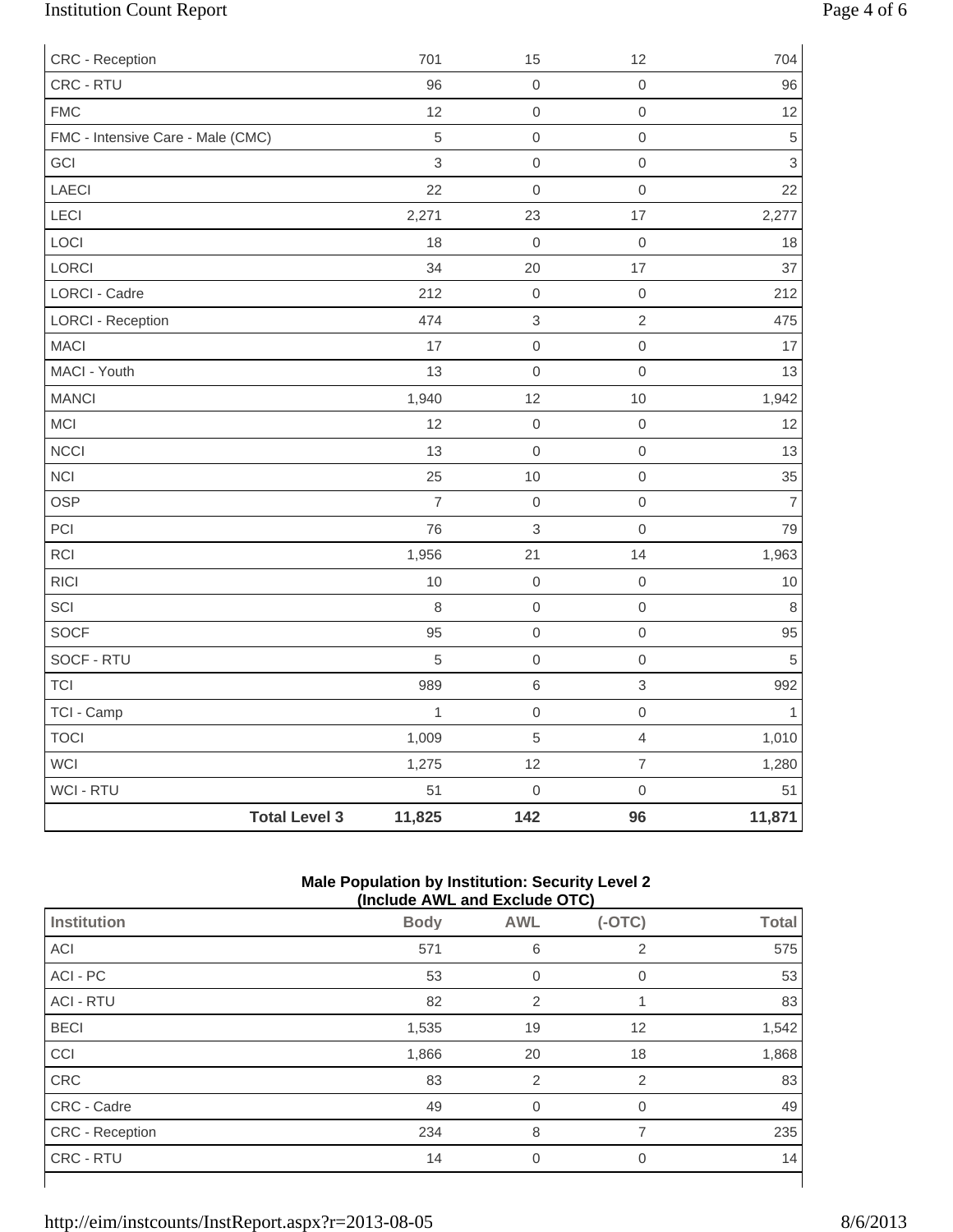# Institution Count Report Page 5 of 6

| <b>FMC</b>                        |                      | 18             | $\boldsymbol{0}$          | $\mathbf 0$         | 18             |
|-----------------------------------|----------------------|----------------|---------------------------|---------------------|----------------|
| FMC - Intensive Care - Male (CMC) |                      | 19             | $\overline{2}$            | $\mathbf 0$         | 21             |
| GCI                               |                      | 761            | $\overline{7}$            | $\overline{2}$      | 766            |
| <b>GCI-RTU</b>                    |                      | $\mathbf{1}$   | $\mathbf 0$               | $\mathsf{O}\xspace$ | 1              |
| LAECI                             |                      | 1,431          | 30                        | 22                  | 1,439          |
| LECI                              |                      | 115            | 3                         | $\mathbf{1}$        | 117            |
| LOCI                              |                      | 1,254          | 13                        | 11                  | 1,256          |
| LORCI                             |                      | 40             | $\,6\,$                   | $\overline{4}$      | 42             |
| <b>LORCI - Cadre</b>              |                      | 16             | $\mathbf 0$               | $\mathsf{O}\xspace$ | 16             |
| <b>LORCI - Reception</b>          |                      | 322            | $\ensuremath{\mathsf{3}}$ | $\overline{2}$      | 323            |
| <b>MACI</b>                       |                      | 787            | $\overline{4}$            | $\mathfrak{S}$      | 788            |
| MACI - Youth                      |                      | 24             | $\boldsymbol{0}$          | $\mathsf{O}\xspace$ | 24             |
| <b>MANCI</b>                      |                      | 95             | $\overline{2}$            | $\overline{2}$      | 95             |
| MANCI - Camp                      |                      | $\overline{2}$ | $\mathbf 0$               | $\mathsf{O}\xspace$ | $\overline{2}$ |
| MCI                               |                      | 1,811          | 22                        | 12                  | 1,821          |
| MCI - Camp                        |                      | $\mathbf{1}$   | $\mathbf 0$               | $\mathbf 0$         | $\mathbf{1}$   |
| <b>NCCI</b>                       |                      | 1,372          | 20                        | 13                  | 1,379          |
| <b>NCI</b>                        |                      | 1,914          | 28                        | 18                  | 1,924          |
| PCI                               |                      | 876            | 11                        | $\,6$               | 881            |
| RCI                               |                      | 70             | $\overline{2}$            | $\mathbf{1}$        | 71             |
| <b>RICI</b>                       |                      | 641            | $\overline{7}$            | $\overline{4}$      | 644            |
| SCI                               |                      | 1,143          | 19                        | $10$                | 1,152          |
| <b>TCI</b>                        |                      | 65             | $\mathbf{1}$              | $\mathbf{1}$        | 65             |
| <b>TOCI</b>                       |                      | 50             | $\boldsymbol{0}$          | $\mathbf 0$         | 50             |
| WCI                               |                      | 81             | $\mathbf 0$               | $\mathsf{O}\xspace$ | 81             |
|                                   | <b>Total Level 2</b> | 17,396         | 237                       | 154                 | 17,479         |

#### **Male Population by Institution: Security Level 1 (Include AWL and Exclude OTC)**

|                                   | $(110100C)$ and the column $(010)$ |                |                |              |
|-----------------------------------|------------------------------------|----------------|----------------|--------------|
| <b>Institution</b>                | <b>Body</b>                        | <b>AWL</b>     | $(-OTC)$       | <b>Total</b> |
| ACI                               | 571                                | 6              | 2              | 575          |
| ACI - PC                          | 53                                 | 0              | 0              | 53           |
| <b>ACI - RTU</b>                  | 82                                 | 2              | 1              | 83           |
| <b>BECI</b>                       | 1,535                              | 19             | 12             | 1,542        |
| CCI                               | 1,866                              | 20             | 18             | 1,868        |
| CRC                               | 83                                 | 2              | 2              | 83           |
| CRC - Cadre                       | 49                                 | $\mathbf 0$    | $\mathbf{0}$   | 49           |
| CRC - Reception                   | 234                                | 8              | $\overline{7}$ | 235          |
| CRC - RTU                         | 14                                 | $\mathbf 0$    | $\mathbf{0}$   | 14           |
| <b>FMC</b>                        | 18                                 | $\mathbf 0$    | $\mathbf{0}$   | 18           |
| FMC - Intensive Care - Male (CMC) | 19                                 | $\overline{2}$ | 0              | 21           |
| GCI                               | 761                                | 7              | 2              | 766          |
| <b>GCI-RTU</b>                    | 1                                  | $\mathbf 0$    | 0              | 1            |
|                                   |                                    |                |                |              |

⅂